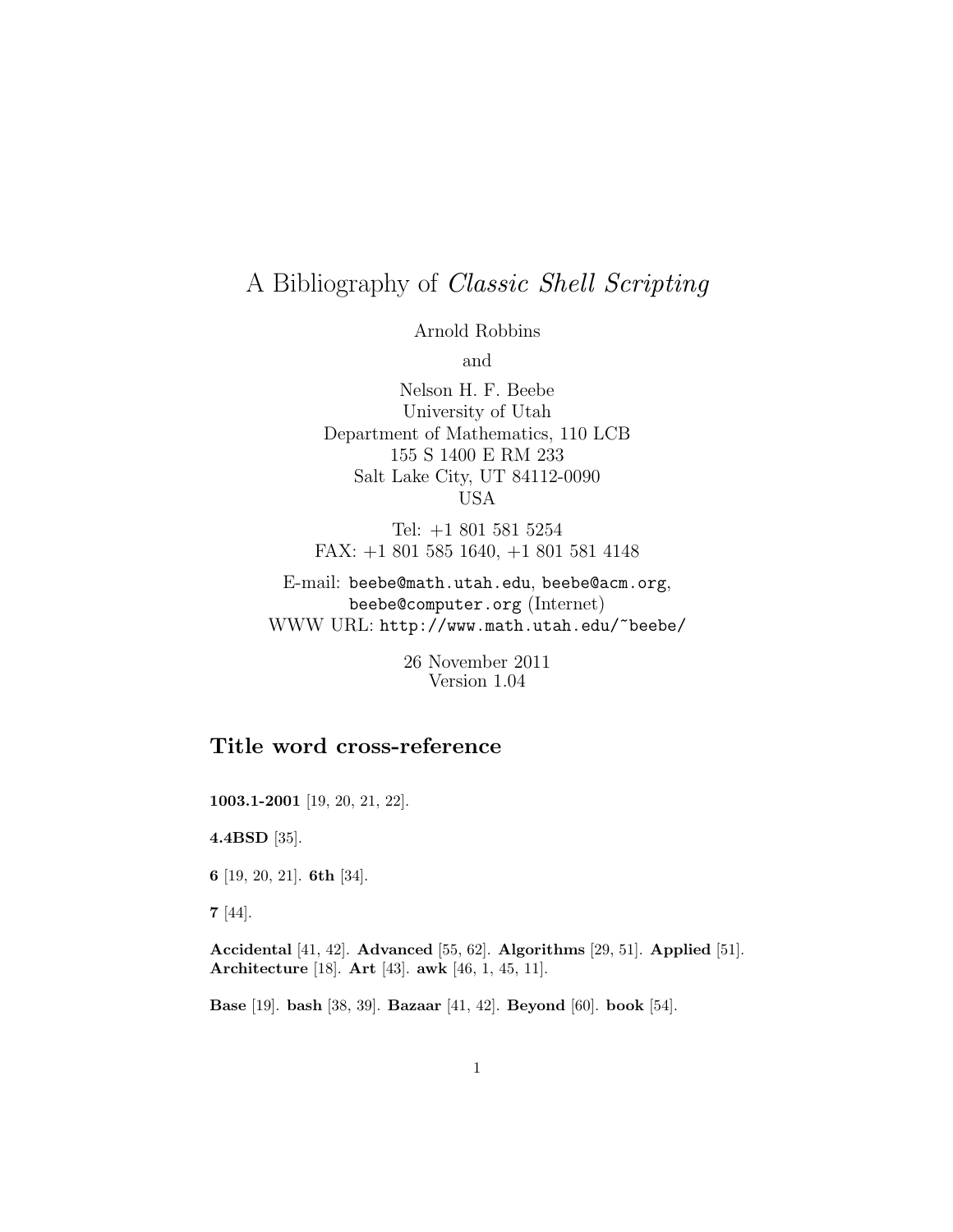**C** [51]. **Cathedral** [41, 42]. **century** [50]. **Classic** [47]. **Co** [60]. **Code** [34, 51, 54]. **Coder** [6]. **Command** [9]. **Commentary** [34]. **Commerce** [16]. **Common** [56]. **Confessions** [6]. **corrections** [7]. **CRT** [32]. **Cryptographic** [18]. **Cryptography** [51, 54]. **csh** [12]. **CUPS** [56].

**Definitions** [19]. **Definitive** [4, 37]. **Design** [3, 18, 35, 36]. **Desktop** [44, 28, 53]. **Digital** [52]. **Displays** [32]. **Documentation** [10]. **Domain** [32].

**Eavesdropping** [32]. **Edition** [34]. **Editor** [33]. **Effective** [45]. **Efficient** [8]. **Elements** [24]. **Environment** [27, 55, 62]. **evolution** [54]. **Expressions** [13].

**Father** [60]. **Forgotten** [2]. **Format** [10]. **FreeBSD** [36].

**Giant** [2]. **GNU** [10]. **Good** [15]. **Guide** [4, 37, 61].

**Hands** [48]. **Hands-On** [48]. **Herman** [2]. **Hollerith** [2]. **HTML** [37].

**IBM** [60]. **Implementation** [35, 36]. **Information** [2, 19, 20, 21, 22]. **Informative** [22]. **Interface** [19, 20, 21, 22]. **Interfaces** [20]. **Internals** [58]. **Internet** [17]. **Issue** [19, 20, 21].

**Korn** [49]. **KornShell** [9]. **KornShell93** [48].

**Language** [1, 9]. **Learning** [33, 38, 39, 40, 49]. **Lies** [52]. **Life** [60]. **Linux** [14, 41, 42, 53]. **Lions'** [34]. **Literate** [30].

**Making** [59]. **Mary** [54]. **Mastering** [13]. **Musings** [41, 42]. **My** [60].

**Networked** [52]. **Nutshell** [44, 28, 53].

**Official** [61]. **open** [42, 41]. **Operating** [3, 19, 20, 21, 22, 35, 36, 40]. **Optical** [32].

**Pascal** [26]. **Pearls** [6, 7, 5]. **PGP** [15, 61]. **Philosophy** [14]. **Pocket** [46]. **Portable** [19, 20, 21, 22]. **POSIX** [19, 20, 21, 22]. **Practical** [17]. **Practice** [23]. **Pretty** [15]. **Printing** [56]. **Privacy** [15, 16]. **Processing** [2]. **Programming** [1, 6, 7, 5, 9, 24, 27, 23, 30, 43, 45, 48, 55, 62]. **Programs** [8]. **Protocols** [51].

**quantum** [54]. **quarter** [50]. **Queen** [54]. **Quick** [44, 28, 53].

**Rationale** [22]. **Reference** [44, 46, 28, 53]. **Regular** [13]. **reprinted** [7]. **Revolutionary** [41, 42]. **Risks** [32].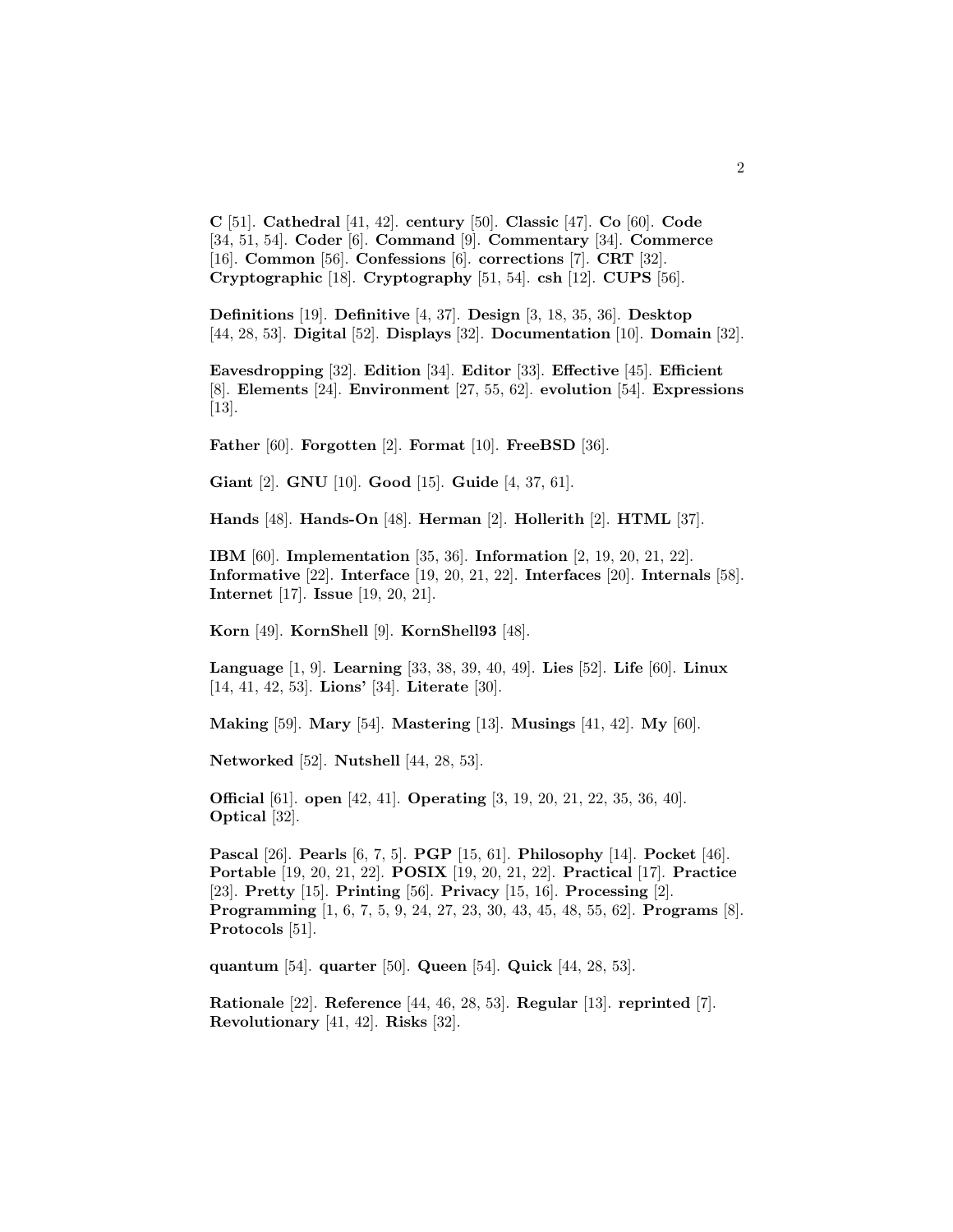**Scots** [54]. **Scripting** [47]. **secrecy** [54]. **Secrets** [52]. **Secure** [4]. **Security** [16, 17, 18, 52]. **sed** [46, 11]. **Seminumerical** [29]. **September** [10]. **Shell** [21, 38, 47, 49, 39, 4]. **Software** [25, 26]. **Solaris** [44]. **Son** [60]. **Source** [34, 51, 42, 41]. **SQL** [28]. **SSH** [4]. **Standard** [19, 20, 21, 22, 57]. **Std** [19, 20, 21, 22]. **Style** [24]. **SVR4** [44]. **System** [3, 19, 20, 21, 22, 35, 36, 40, 56].

**tcsh** [12]. **Technology** [19, 20, 21, 22]. **TEXbook** [31]. **TeXinfo** [10]. **Time** [32]. **Time-Domain** [32]. **Tools** [25, 26].

**Unicode** [57]. **UNIX** [56, 3, 27, 34, 40, 43, 44, 50, 55, 58, 14, 17, 62]. **User** [61]. **Using** [12]. **Utilities** [21].

**Verification** [18]. **Version** [57, 10]. **vi** [33].

**Web** [16]. **Work** [59]. **World** [52]. **Writing** [8].

**XHTML** [37].

## **References**

**Aho:1988:APL**

[1] Alfred V. Aho, Brian W. Kernighan, and Peter J. Weinberger. The AWK Programming Language. Addison-Wesley, Reading, MA, USA, 1988. ISBN 0-201-07981-X. x + 210 pp. LCCN QA76.73.A95 A35 1988.

#### **Austrian:1982:HHF**

[2] Geoffrey D. Austrian. Herman Hollerith — Forgotten Giant of Information Processing. Columbia University Press, New York, NY, USA, 1982. ISBN 0-231-05146-8. xvi + 418 pp. LCCN QA76.2.H64 .A97.

#### **Bach:1986:DUO**

[3] Maurice J. Bach. The Design of the UNIX Operating System. Prentice-Hall, Upper Saddle River, NJ 07458, USA, 1986. ISBN 0-13-201799-7. xiv + 471 pp. LCCN QA76.76.O63 B33 1986.

#### **Barrett:2001:SSS**

[4] Daniel J. Barrett and Richard E. Silverman. SSH: The Secure Shell: The Definitive Guide. O'Reilly & Associates, Inc., 981 Chestnut Street, Newton, MA 02164, USA, 2001. ISBN 0-596-00011-1. xv + 540 pp. LCCN QA76.76.O63 B369 2001. US\$39.95. URL http://www.snailbook.com/; http://www.oreilly.com/catalog/sshtdg/.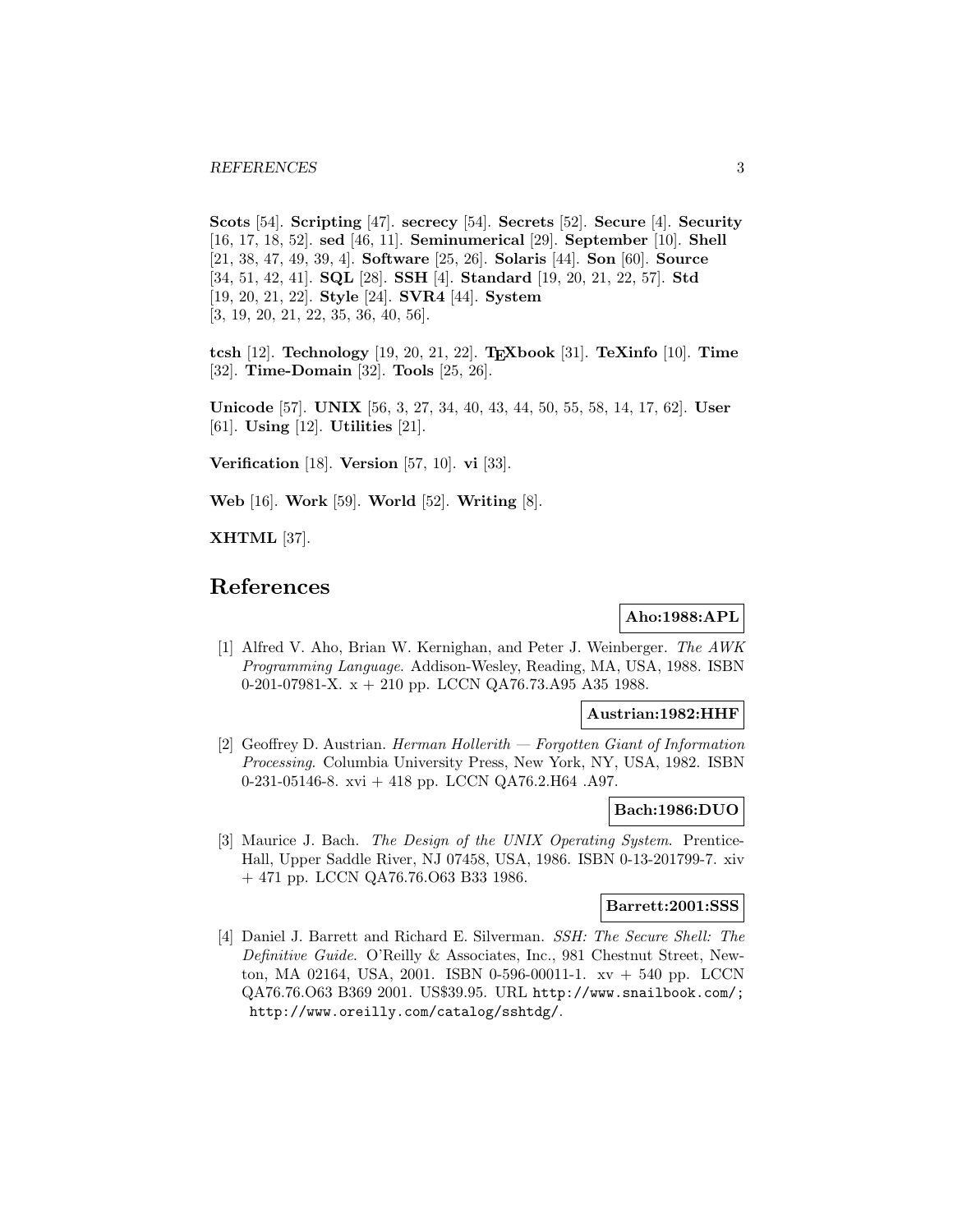#### **Bentley:2000:PP**

[5] Jon Louis Bentley. Programming Pearls. Addison-Wesley, Reading, MA, USA, second edition, 2000. ISBN 0-201-65788-0. xi + 239 pp. LCCN QA76.6 .B454 2000. US\$24.95.

#### **Bentley:1988:MPP**

[6] Jon Louis Bentley. More Programming Pearls: Confessions of a Coder. Addison-Wesley, Reading, MA, USA, 1988. ISBN 0-201-11889-0. viii + 207 pp. LCCN QA76.6 .B452 1988. US\$18.75.

## **Bentley:1989:PPR**

[7] Jon Louis Bentley. Programming Pearls (reprinted with corrections). Addison-Wesley, Reading, MA, USA, 1989. ISBN 0-201-10331-1. viii + 195 pp. LCCN QA76.6.B453 1989.

#### **Bentley:1982:WEP**

[8] Jon Louis Bentley. Writing Efficient Programs. Prentice-Hall, Upper Saddle River, NJ 07458, USA, 1982. ISBN 0-13-970251-2 (hardcover), 0-13- 970244-X (paperback). xvi + 170 pp. LCCN QA76.6 .B455 1982. US\$22.95 (hardcover), US\$14.95 (paperback).

## **Bolsky:1995:NKC**

[9] Morris I. Bolsky and David G. Korn. The New KornShell Command And Programming Language. Prentice-Hall PTR, Upper Saddle River, NJ 07458, USA, second edition, 1995. ISBN 0-13-182700-6. 416 pp. LCCN QA76.73.K67 B64 1995. ????

#### **Chassell:1999:TGD**

[10] Robert J. Chassell and Richard M. Stallman. TeXinfo: The GNU Documentation Format (for Texinfo version 4.0, 28 September 1999). Free Software Foundation, Inc., 51 Franklin Street, Fifth Floor, Boston, MA 02110-1301, USA, Tel:  $(617)$  876-3296, 1999. ISBN 1-882114-67-1.  $x + 244$ pp. LCCN ???? US\$25.00.

#### **Dougherty:1997:SA**

[11] Dale Dougherty and Arnold Robbins. sed and awk. O'Reilly & Associates, Inc., 981 Chestnut Street, Newton, MA 02164, USA, second edition, February 1997. ISBN 1-56592-225-5. xxii + 407 pp. LCCN QA76.76.U84 D69 1997. US\$29.95. URL http://www.oreilly.com/catalog/sed2.

## **DuBois:1995:UCT**

[12] Paul DuBois. Using csh and tcsh. A Nutshell handbook. O'Reilly & Associates, Inc., 981 Chestnut Street, Newton, MA 02164, USA, August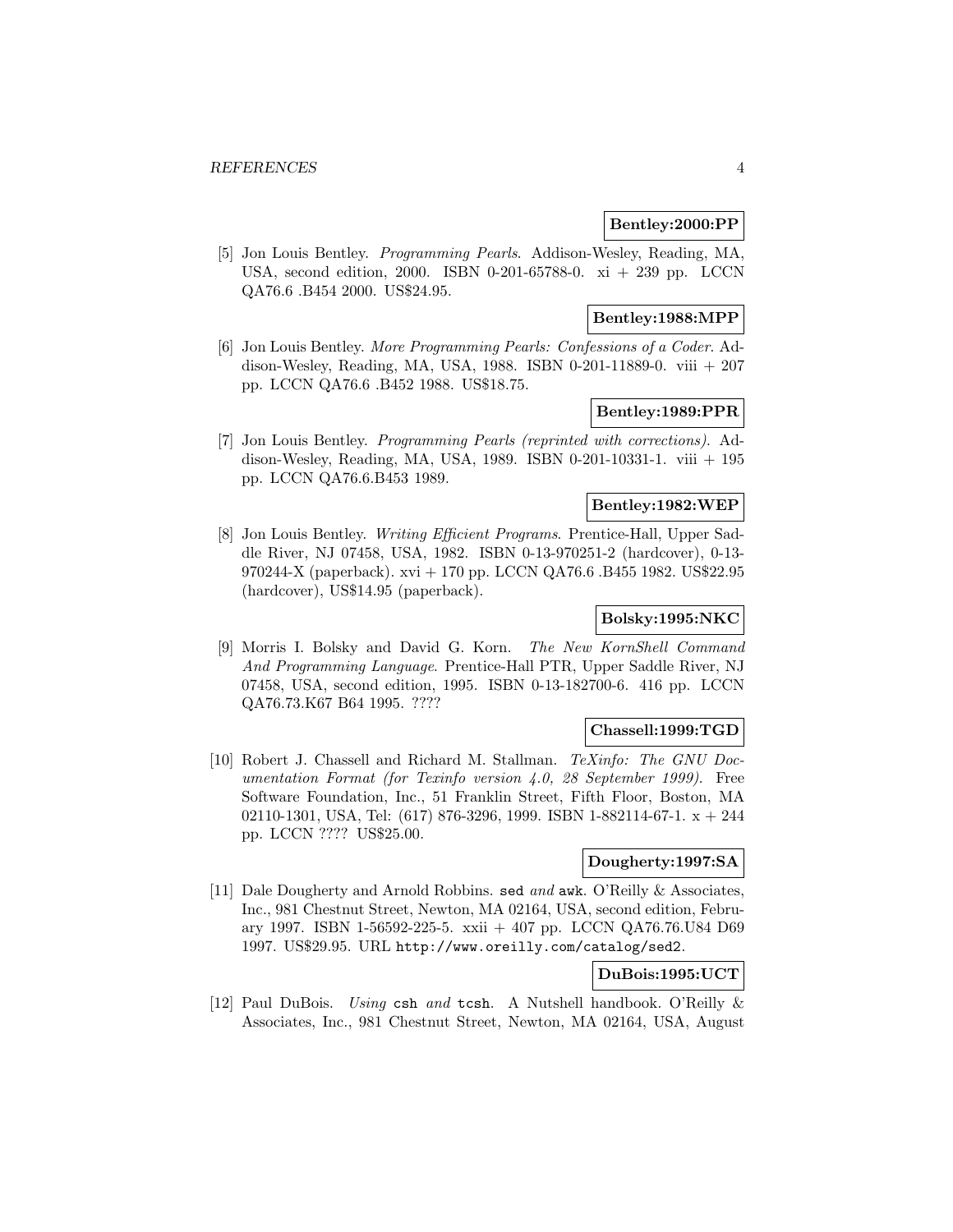1995. ISBN 1-56592-132-1. xviii + 221 pp. LCCN QA76.76.O63 D82 1995. US\$29.95. URL http://www.oreilly.com/catalog/tcsh.

#### **Friedl:2002:MRE**

[13] Jeffrey E. F. Friedl. Mastering Regular Expressions. O'Reilly & Associates, Inc., 981 Chestnut Street, Newton, MA 02164, USA, second edition, 2002. ISBN 0-596-00289-0. xxii + 460 pp. LCCN QA76.73.P22 F75 2002; QA76.9.T48 F75 2002. US\$39.95. URL http://www.oreilly.com/ catalog/regex2.

#### **Gancarz:2003:LUP**

[14] Mike Gancarz. Linux and the Unix Philosophy. Digital Press, 12 Crosby Drive, Bedford, MA 01730, USA, 2003. ISBN 1-55558-273-7. xxvii + 220 pp. LCCN QA76.76.O63G364 2003. US\$34.99. URL http://www.loc.gov/catdir/description/els031/2003051482.html; http://www.loc.gov/catdir/toc/els031/2003051482.html.

#### **Garfinkel:1995:PPG**

[15] Simson Garfinkel. PGP: Pretty Good Privacy. O'Reilly & Associates, Inc., 981 Chestnut Street, Newton, MA 02164, USA, 1995. ISBN 1-56592-098-8. xxxiii + 393 pp. LCCN QA76.9.A25G36 1995. US\$24.95.

#### **Garfinkel:2002:WSP**

[16] Simson Garfinkel and Gene Spafford. Web Security, Privacy & Commerce. O'Reilly & Associates, Inc., 981 Chestnut Street, Newton, MA 02164, USA, second edition, 2002. ISBN 0-596-00045-6. xxviii + 756 pp. LCCN TK5105.59 .G37 2002. US\$44.95. URL http://safari.oreilly. com/0596000456; http://www.oreilly.com/catalog/websec2.

## **Garfinkel:2003:PUI**

[17] Simson Garfinkel, Gene Spafford, and Alan Schwartz. Practical Unix  $\mathcal{C}$  Internet Security. O'Reilly & Associates, Inc., 981 Chestnut Street, Newton, MA 02164, USA, third edition, 2003. ISBN 0-596-00323-4. xxix + 954 pp. LCCN QA76.76.O63 G38 2003. US\$54.95. URL http://www.oreilly. com/catalog/puis3.

#### **Gutmann:2004:CSA**

[18] Peter Gutmann. Cryptographic Security Architecture: Design and Verification. Springer-Verlag, Berlin, Germany / Heidelberg, Germany / London, UK / etc., 2004. ISBN 0-387-95387-6. xviii + 320 pp. LCCN QA76.9.A25 G88 2002.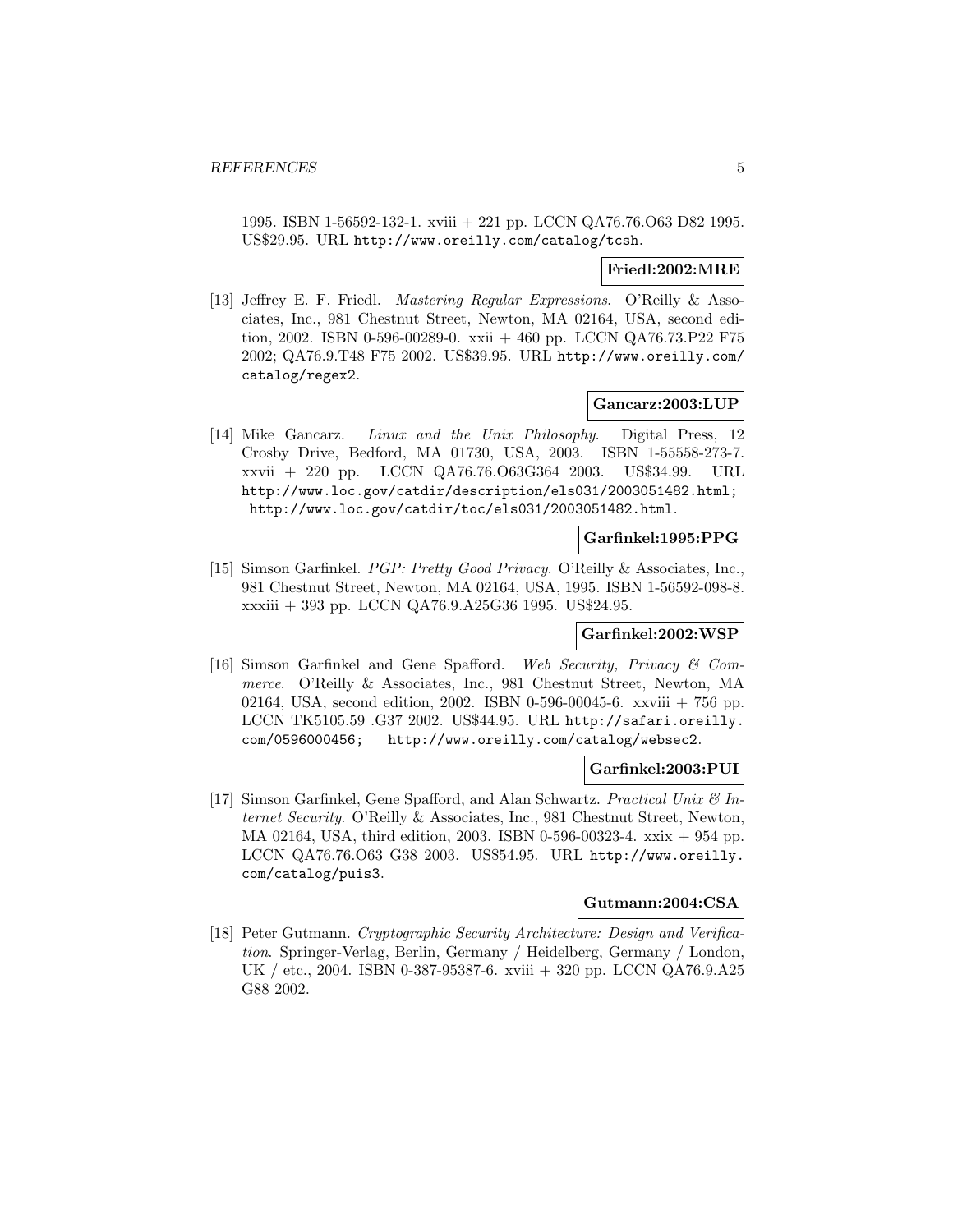#### **IEEE:2001:ISRa**

[19] IEEE. IEEE Std 1003.1-2001 Standard for Information Technology Portable Operating System Interface (POSIX) Base Definitions, Issue 6. IEEE, New York, NY, USA, 2001. ISBN 1-85912-247-7 (UK), 1-931624-07- 0 (US), 0-7381-3047-8 (print), 0-7381-3010-9 (PDF), 0-7381-3129-6 (CD-ROM). xliv + 448 pp. LCCN ???? Revision of IEEE Std 1003.1-1996 and IEEE Std 1003.2-1992) Open Group Technical Standard Base Specifications, Issue 6.

#### **IEEE:2001:ISRb**

 $[20]$  IEEE. IEEE Std 1003.1-2001 Standard for Information Technology Portable Operating System Interface (POSIX) System Interfaces, Issue 6. IEEE, New York, NY, USA, 2001. ISBN 1-85912-247-7 (UK), 1-931624-07- 0 (US), 0-7381-3094-4 (invalid checksum??) (print), 0-7381-3010-9 (PDF), 0-7381-3129-6 (CD-ROM).  $xxx + 1690$  pp. LCCN ???? Revision of IEEE Std 1003.1-1996 and IEEE Std 1003.2-1992, Open Group Technical Standard Base Specifications, Issue 6.

## **IEEE:2001:ISRc**

 $[21]$  IEEE. IEEE Std 1003.1-2001 Standard for Information Technology Portable Operating System Interface (POSIX) Shell and Utilities, Issue 6. IEEE, New York, NY, USA, 2001. ISBN 1-85912-247-7 (UK), 1-931624-07- 0 (US), 0-7381-3050-8 (print), 0-7381-3010-9 (PDF), 0-7381-3129-6 (CD-ROM). xxxii + 1090 pp. LCCN ???? Revision of IEEE Std 1003.1-1996 and IEEE Std 1003.2-1992) Open Group Technical Standard Base Specifications, Issue 6.

#### **IEEE:2001:ISRd**

 $[22]$  IEEE. IEEE Std 1003.1-2001 Standard for Information Technology Portable Operating System Interface (POSIX) Rationale (Informative). IEEE, New York, NY, USA, 2001. ISBN 1-85912-247-7 (UK), 1-931624-07- 0 (US), 0-7381-3048-6 (print), 0-7381-3010-9 (PDF), 0-7381-3129-6 (CD-ROM). xxxiv + 310 pp. LCCN ???? Revision of IEEE Std 1003.1-1996 and IEEE Std 1003.2-1992) Open Group Technical Standard Base Specifications, Issue 6.

#### **Kernighan:1999:PP**

[23] Brian W. Kernighan and Rob Pike. The Practice of Programming. Addison-Wesley, Reading, MA, USA, 1999. ISBN 0-201-61586-X. xii + 267 pp. LCCN QA76.6 .K48 1999. US\$24.95, CAN\$37.50. URL http://tpop.awl. com; http://cseng.aw.com/bookdetail.qry?ISBN=0-201-61586-X& ptype=0; http://cm.bell-labs.com/cm/cs/tpop/code.html.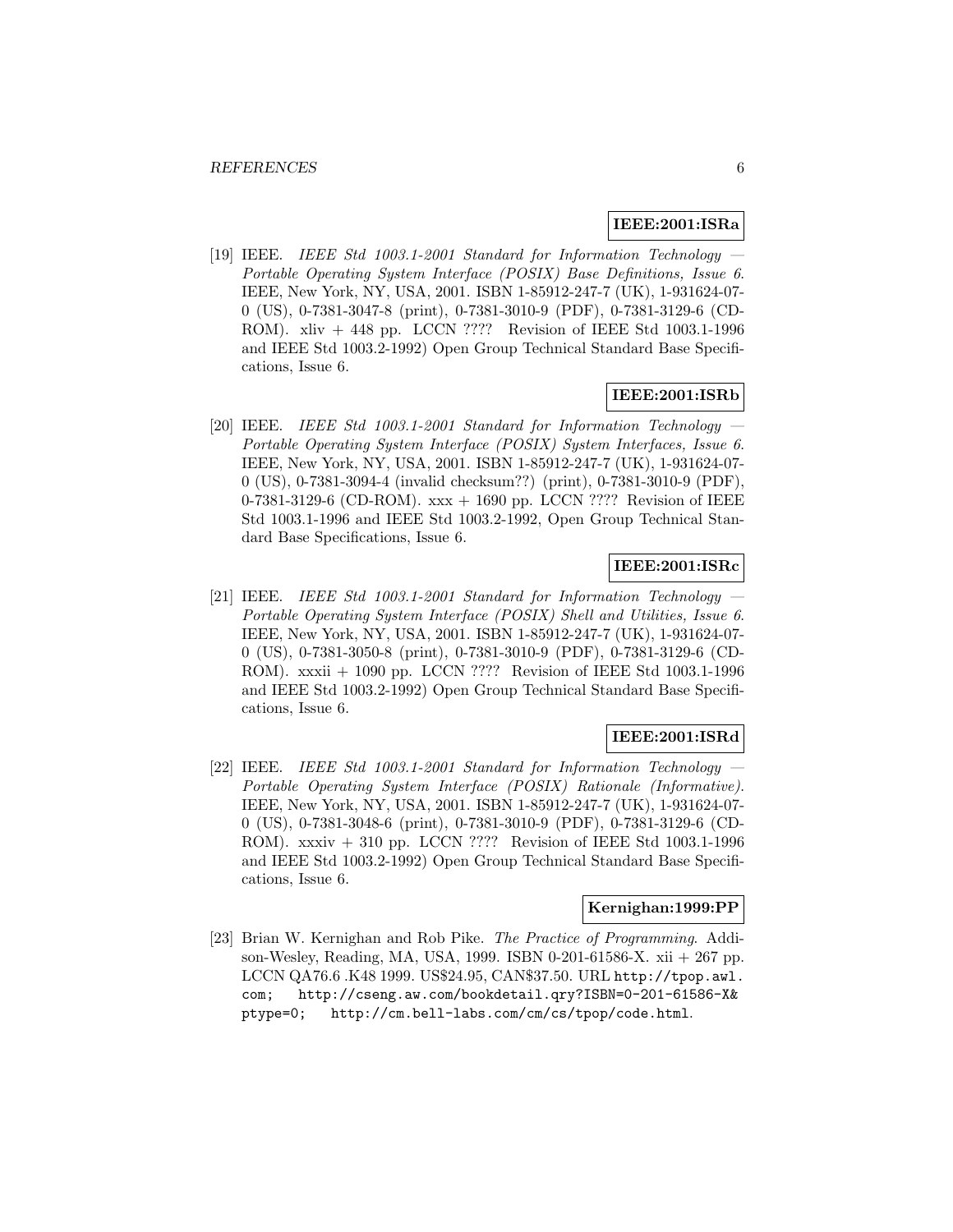#### **Kernighan:1978:EPS**

[24] Brian W. Kernighan and P. J. Plauger. The Elements of Programming Style. McGraw-Hill, New York, NY, USA, second edition, 1978. ISBN 0-07-034207-5. xii + 168 pp. LCCN QA76.6 .K39 1978.

## **Kernighan:1976:ST**

[25] Brian W. Kernighan and P. J. Plauger. Software Tools. Addison-Wesley, Reading, MA, USA, 1976. ISBN 0-201-03669-X. 338 pp. LCCN QA76.6 .K42 1976.

## **Kernighan:1981:STP**

[26] Brian W. Kernighan and P. J. Plauger. Software Tools in Pascal. Addison-Wesley, Reading, MA, USA, 1981. ISBN 0-201-10342-7. ix + 366 pp. LCCN QA76.6 .K493. US\$13.95.

## **Kernighan:1984:UPE**

[27] Brian W. Kernighan and Rob Pike. The UNIX Programming Environment. Prentice-Hall, Upper Saddle River, NJ 07458, USA, 1984. ISBN 0-13- 937699-2 (hardcover), 0-13-937681-X (paperback). x + 357 pp. LCCN QA76.76.O63 K48 1984.

## **Kline:2001:SND**

[28] Kevin E. Kline and Daniel Kline. SQL in a nutshell: a desktop quick reference. O'Reilly & Associates, Inc., 981 Chestnut Street, Newton, MA 02164, USA, 2001. ISBN 1-56592-744-3. viii + 214 pp. LCCN QA76.73.S67 K55 2001. US\$29.95.

#### **Knuth:1997:SA**

[29] Donald E. Knuth. Seminumerical Algorithms, volume 2 of The Art of Computer Programming. Addison-Wesley, Reading, MA, USA, third edition, 1997. ISBN 0-201-89684-2. xiii + 762 pp. LCCN QA76.6 .K64 1997. US\$52.75.

#### **Knuth:1992:LP**

[30] Donald E. Knuth. Literate Programming. CSLI Lecture Notes Number 27. Stanford University Center for the Study of Language and Information, Stanford, CA, USA, 1992. ISBN 0-937073-80-6 (paper), 0-937073-81-4 (cloth).  $xy + 368$  pp. LCCN QA76.6.K644. US\$24.95.

#### **Knuth:1984:T**

[31] Donald E. Knuth. *The T<sub>E</sub>Xbook*. Addison-Wesley, Reading, MA, USA, 1984. ISBN 0-201-13448-9. ix + 483 pp. LCCN Z253.4.T47 K58 1984.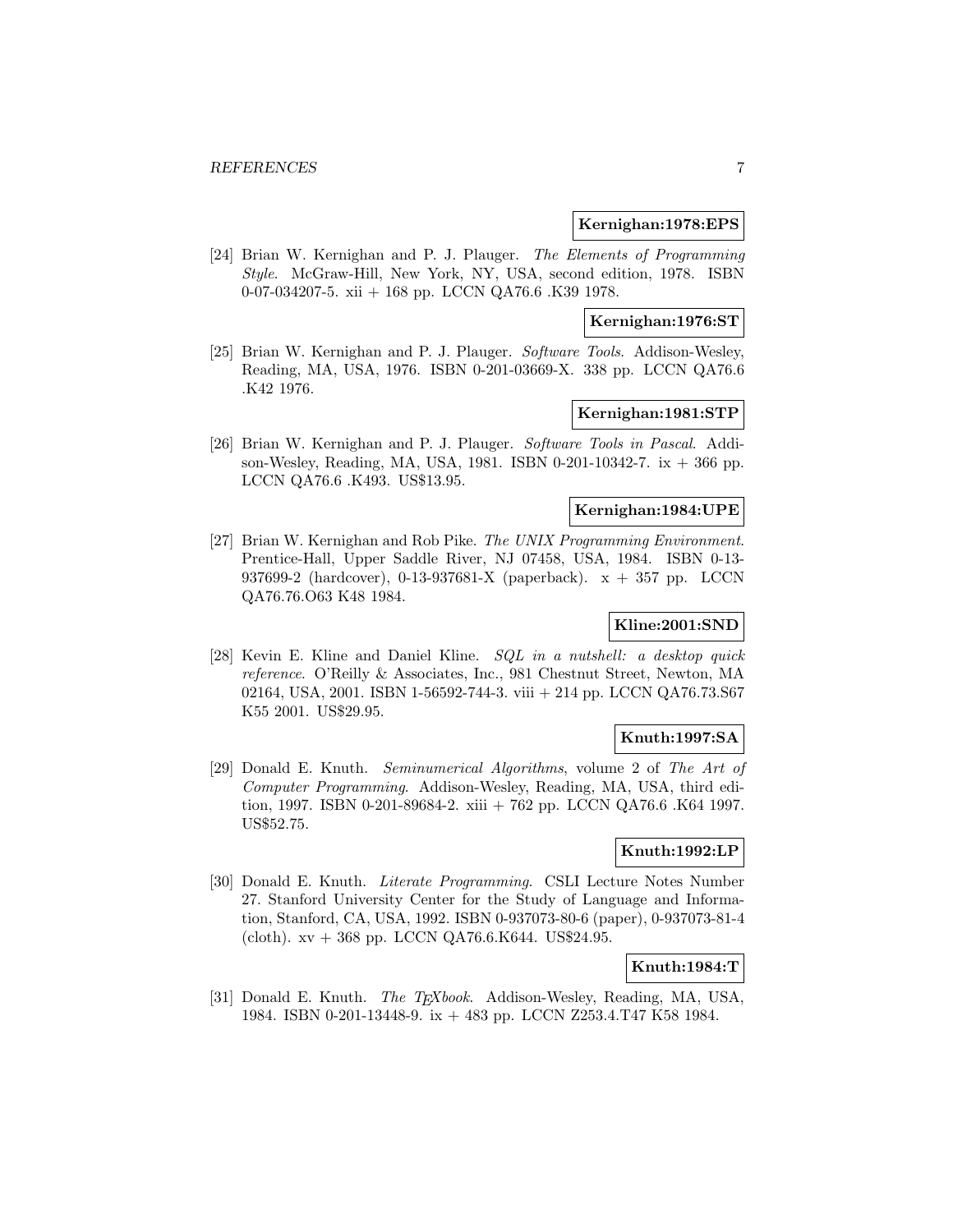#### **Kuhn:2002:OTD**

[32] Markus Kuhn. Optical time-domain eavesdropping risks of CRT displays. In IEEE, editor, Proceedings: 2002 IEEE Symposium on Security and Privacy, 12–15 May, 2002, Berkeley, California, pages 3–18. IEEE Computer Society Press, 1109 Spring Street, Suite 300, Silver Spring, MD 20910, USA, 2002. ISBN 0-7695-1543-6. LCCN QA76.9.A25 I34 2002. URL http:// www.cl.cam.ac.uk/~mgk25/ieee02-optical.pdf. IEEE Computer Society Order Number PR01543.

#### **Lamb:1998:LVE**

[33] Linda Lamb and Arnold Robbins. Learning the vi Editor. A Nutshell handbook. O'Reilly & Associates, Inc., 981 Chestnut Street, Newton, MA 02164, USA, sixth edition, 1998. ISBN 1-56592-426-6. xvii + 327 pp. LCCN QA76.76.O63 L355 1998. US\$24.95. URL http://www.oreilly. com/catalog/vi6.

#### **Lions:1996:LCU**

[34] John Lions. Lions' Commentary on UNIX 6th Edition, with Source Code. Computer classics revisited. Peer-to-Peer Communications, San Jose, CA 95164-0218, USA, 1996. ISBN 1-57398-013-7. 254 pp. LCCN ???? US\$29.96; CAN\$41.95. URL http://www.peer-to-peer.com/catalog/ opsrc/lions.html. With forewords by Dennis M. Ritchie and Ken Thompson. Prefatory notes by Peter H. Salus and Michael Tilson; a Historical Note by Peter H. Salus; and Appreciations by Greg Rose, Mike O'Dell, Berny Goodheart, Peter Collinson, and Peter Reintjes. Originally circulated as two restricted-release volumes: "UNIX Operating System Source Code Level Six", and "A Commentary on the UNIX Operating System".

#### **McKusick:1996:DIO**

[35] Marshall Kirk McKusick, Keith Bostic, Michael J. Karels, and John S. Quarterman. The Design and Implementation of the 4.4BSD Operating System. Addison-Wesley, Reading, MA, USA, 1996. ISBN 0-201-54979-4. xxvi + 580 pp. LCCN QA76.76.O63D4743 1996. US\$44.95.

#### **McKusick:2005:DIF**

[36] Marshall Kirk McKusick and George V. Neville-Neil. The Design and Implementation of the FreeBSD Operating System. Addison-Wesley, Reading, MA, USA, 2005. ISBN 0-201-70245-2. xxviii + 683 pp. LCCN QA76.76.O63 M398745 2005. URL http://www.mckusick.com/FreeBSDbook.html.

## **Musciano:2000:HXD**

[37] Chuck Musciano and Bill Kennedy. HTML and XHTML: The Definitive Guide. O'Reilly & Associates, Inc., 981 Chestnut Street, Newton,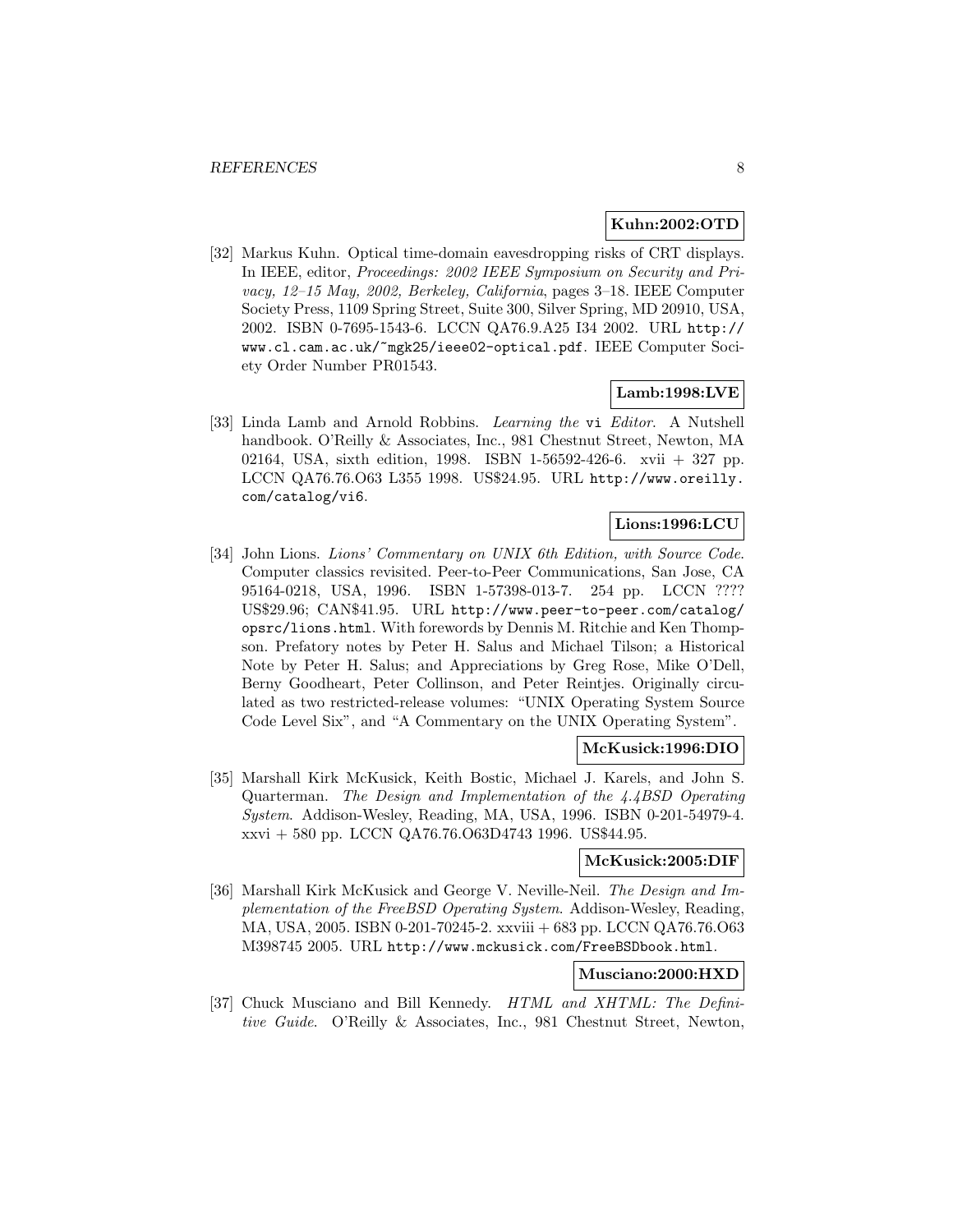MA 02164, USA, fourth edition, 2000. ISBN 0-596-00026-X. xvi + 655 pp. LCCN QA76.76.H94 M875 2000 Bar. US\$34.95. URL http://www. oreilly.com/catalog/html4.

## **Newham:1998:LBS**

[38] Cameron Newham and Bill Rosenblatt. Learning the bash Shell. O'Reilly & Associates, Inc., 981 Chestnut Street, Newton, MA 02164, USA, second edition, 1998. ISBN 1-56592-347-2. xvi + 318 pp. LCCN QA76.76.O63 N458 1998. US\$29.95. URL http://www.oreilly.com/catalog/bash2.

#### **Newham:2005:LBS**

[39] Cameron Newham and Bill Rosenblatt. Learning the bash shell. O'Reilly Media, Inc., 1005 Gravenstein Highway North, Sebastopol, CA 95472, USA, third edition, 2005. ISBN 0-596-00965-8 (paperback). xvi + 333 pp.  $\pounds$ 24.95.

#### **Peek:2001:LUO**

[40] Jerry D. Peek, Grace Todino, and John Strang. Learning the UNIX operating system. O'Reilly & Associates, Inc., 981 Chestnut Street, Newton, MA 02164, USA, fifth edition, 2001. ISBN 0-596-00261-0. xiii + 157 pp. LCCN QA76.76.O63 T62 2002.

## **Raymond:1999:CBP**

[41] Eric S. Raymond. The Cathedral and the Bazaar: Musings on Linux and Open Source by an Accidental Revolutionary. O'Reilly & Associates, Inc., 981 Chestnut Street, Newton, MA 02164, USA, February 1999. ISBN 0- 596-00108-8. 208 pp. LCCN QA76.76.O63 R396 1999. US\$16.95. URL http://www.oreilly.com/catalog/cathbazpaper.

#### **Raymond:2001:CBM**

[42] Eric S. Raymond. The cathedral and the bazaar: musings on Linux and open source by an accidental revolutionary. O'Reilly & Associates, Inc., 981 Chestnut Street, Newton, MA 02164, USA, revised edition, 2001. ISBN 0-596-00131-2. xiv + 241 pp. LCCN QA76.76.O63 R397 2001.

#### **Raymond:2004:AUP**

[43] Eric Steven Raymond. The Art of UNIX Programming. Addison-Wesley, Reading, MA, USA, 2004. ISBN 0-13-124085-4. xxxii + 525 pp. LCCN ???? US\$39.99, CAN\$60.99.

#### **Robbins:1999:UND**

[44] Arnold Robbins. UNIX in a Nutshell: A Desktop Quick Reference for SVR4 and Solaris 7. O'Reilly & Associates, Inc., 981 Chestnut Street, Newton,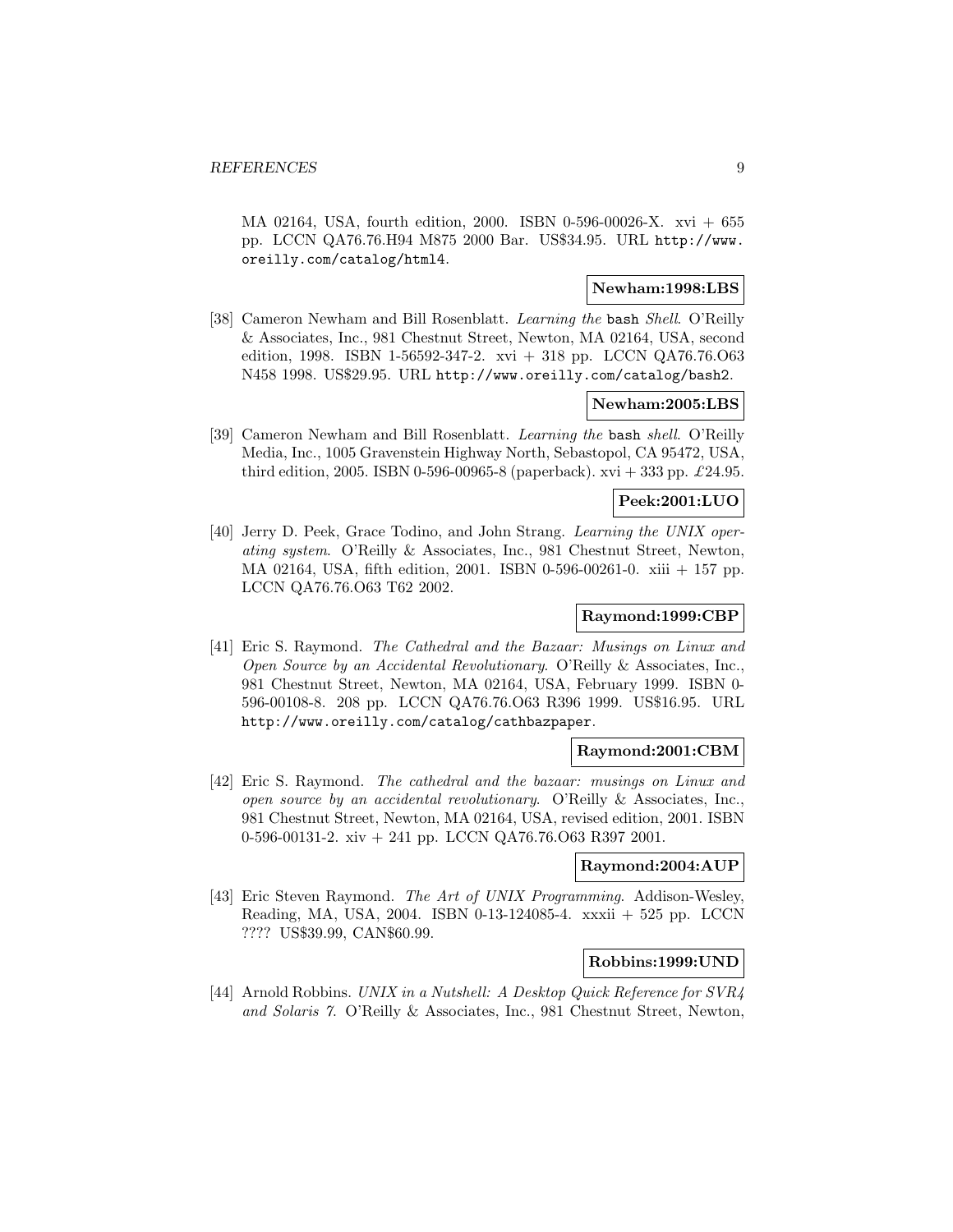MA 02164, USA, third edition, 1999. ISBN 1-56592-427-4. xvi + 598 pp. LCCN QA76.76.O63 R623 1999. US\$24.95. URL http://www.oreilly. com/catalog/unixnut3.

#### **Robbins:2001:EAP**

[45] Arnold Robbins. Effective AWK Programming. O'Reilly & Associates, Inc., 981 Chestnut Street, Newton, MA 02164, USA, third edition, 2001. ISBN 0-596-00070-7. xxiv + 421 pp. LCCN QA76.73.A95 R63 2001. US\$39.95. URL http://www.oreilly.com/catalog/awkprog3/.

#### **Robbins:2002:SAP**

[46] Arnold Robbins. sed & awk Pocket Reference. O'Reilly & Associates, Inc., 981 Chestnut Street, Newton, MA 02164, USA, second edition, 2002. ISBN 0-596-00352-8. 52 (est.) pp. LCCN ???? US\$12.95. URL http://safari.oreilly.com/0596003528; http:// www.oreilly.com/catalog/sedawkrepr2.

#### **Robbins:2005:CSS**

[47] Arnold Robbins and Nelson H. F. Beebe. Classic Shell Scripting. O'Reilly Media, Inc., 1005 Gravenstein Highway North, Sebastopol, CA 95472, USA, 2005. ISBN 0-596-00595-4. xxii + 534 pp. LCCN QA76.76.O63 R633 2005. URL http://www.oreilly.com/catalog/shellsrptg/.

#### **Rosenberg:1999:HKP**

[48] Barry Rosenberg. Hands-On KornShell93 Programming. Addison-Wesley Longman, Harlow, Essex CM20 2JE, England, 1999. ISBN 0-201-31018-X. xxvi + 444 pp. LCCN QA76.73.K67 R67 1999.

#### **Rosenblatt:2002:LKS**

[49] Bill Rosenblatt and Arnold Robbins. Learning the Korn Shell. O'Reilly & Associates, Inc., 981 Chestnut Street, Newton, MA 02164, USA, second edition, 2002. ISBN 0-596-00195-9. xviii  $+$  412 pp. LCCN QA76.73.K67 R68 2002. US\$34.95.

#### **Salus:1994:QCU**

[50] Peter H. Salus. A quarter century of UNIX. Addison-Wesley, Reading, MA, USA, 1994. ISBN 0-201-54777-5. xii + 256 pp. LCCN QA76.76.O63 S342 1994.

#### **Schneier:1996:ACP**

[51] Bruce Schneier. Applied Cryptography: Protocols, Algorithms, and Source Code in C. Wiley, New York, NY, USA, second edition, 1996. ISBN 0-471-12845-7 (cloth), 0-471-11709-9 (paper). xxiii + 758 pp. LCCN QA76.9.A25 S35 1996.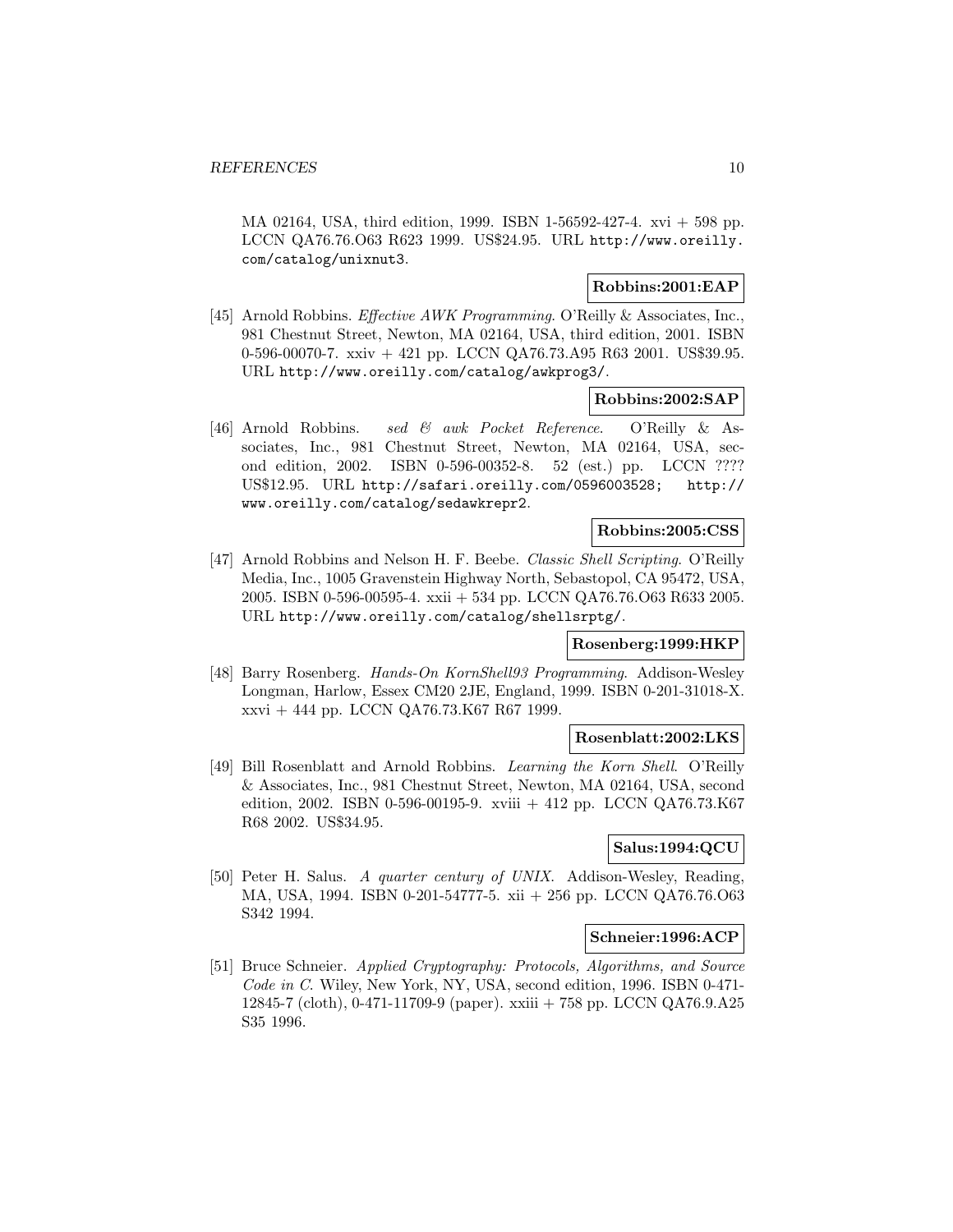#### **Schneier:2000:SLD**

[52] Bruce Schneier. Secrets and Lies: Digital Security in a Networked World. Wiley, New York, NY, USA, 2000. ISBN 0-471-25311-1. xv + 412 pp. LCCN QA76.9.A25 S352 2000. US\$29.99.

## **Siever:2000:LND**

[53] Ellen Siever et al., editors. Linux in a nutshell: a desktop quick reference. In a nutshell. O'Reilly & Associates, Inc., 981 Chestnut Street, Newton, MA 02164, USA, third edition, 2000. ISBN 0-596-00025-1. xv + 797 pp. LCCN QA76.76.O63 L5459 2000; QA76.76.O63 L54595 2000.

## **Singh:1999:CBE**

[54] Simon Singh. The code book: the evolution of secrecy from Mary, Queen of Scots, to quantum cryptography. Doubleday, New York, NY, USA, 1999. ISBN 0-385-49531-5. xiii + 402 pp. LCCN Z103 .S56 1999. US\$24.95.

#### **Stevens:1992:APU**

[55] W. Richard Stevens. Advanced Programming in the UNIX Environment. Addison-Wesley, Reading, MA, USA, 1992. ISBN 0-201-56317-7. xviii + 744 pp. LCCN QA76.76.O63 S754 1992. US\$52.25. The source codes and errata list are obtainable by anonymous ftp from ftp.uu.net (in / published/books).

## **Sweet:2001:CCU**

[56] Michael R. Sweet. CUPS: Common UNIX Printing System. SAMS Publishing, Indianapolis, IN, USA, 2001. ISBN 0-672-32196-3. xxvi + 622 pp. LCCN QA76.76.O63 S942 2001. US\$44.99. URL http://www.cups.org; http://www.easysw.com/cups/pricing.html.

#### **Unicode:2003:USV**

[57] The Unicode Consortium. The Unicode Standard, Version 4.0. Addison-Wesley, Reading, MA, USA, 2003. ISBN 0-321-18578-1. xxxviii + 1462 pp. LCCN QA268 .U545 2004. URL http://www.unicode.org/versions/ Unicode4.0.0/. Includes CD-ROM.

#### **Vahalia:1996:UI**

[58] Uresh Vahalia. UNIX Internals. Prentice-Hall, Upper Saddle River, NJ 07458, USA, 1996. ISBN 0-13-101908-2. xxxiii + 601 pp. LCCN QA76.76.063V33 1996. US\$47.75.